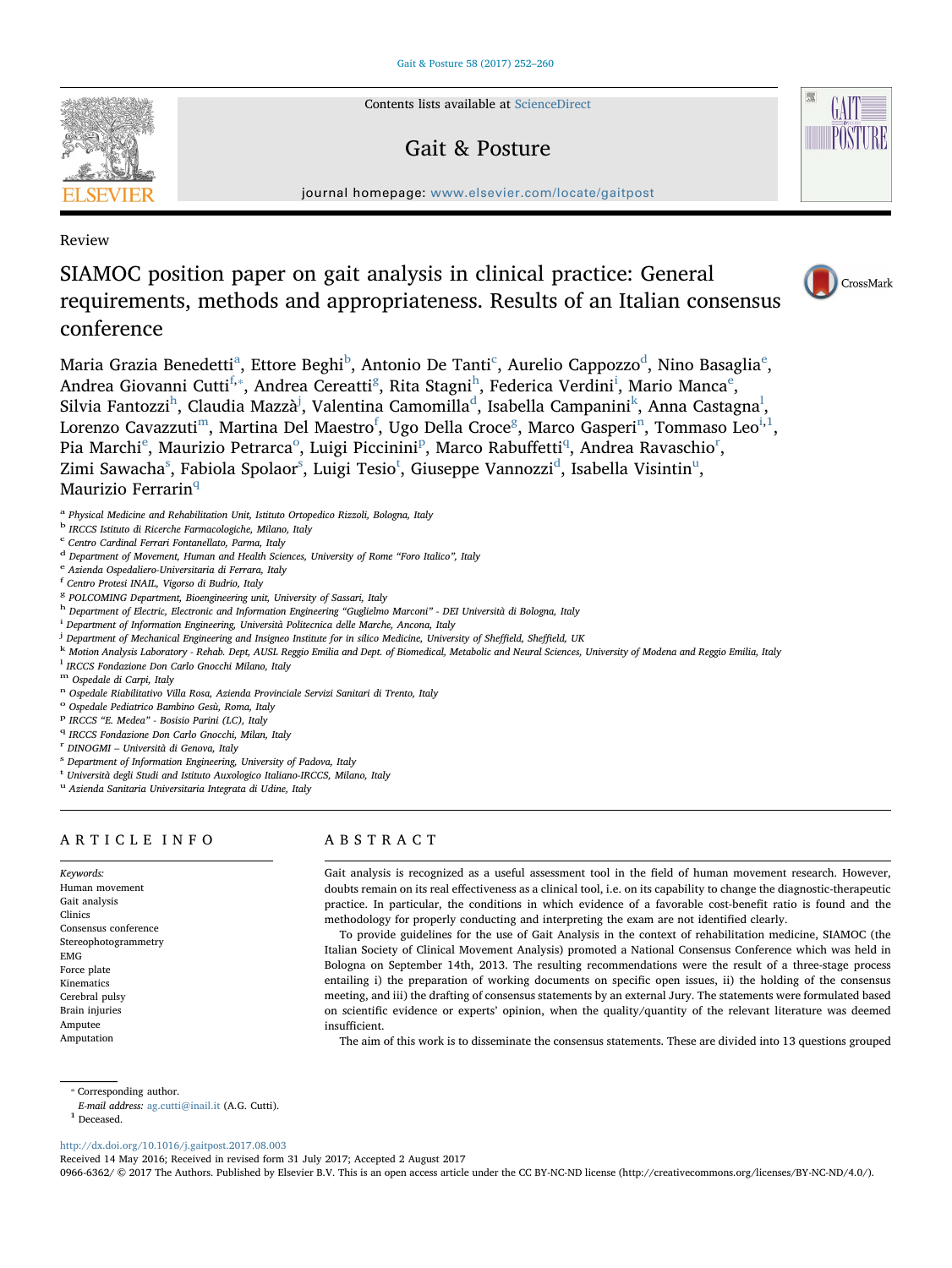in three areas of interest: 1) General requirements and management, 2) Methodological and instrumental issues, and 3) Scientific evidence and clinical appropriateness.

SIAMOC hopes that this document will contribute to improve clinical practice and help promoting further research in the field.

## 1. Introduction

Gait Analysis (GA) is recognized as a useful assessment tool in the field of human movement research. However, doubts remain on its real effectiveness as a clinical tool, i.e. on its capability to change the diagnostic-therapeutic practice. In particular, the conditions in which evidence of a favorable cost-benefit ratio exists, and the methodology for properly conducting and interpreting results, are not clearly defined. With the aim of providing guidelines for the use of GA in the context of clinical medicine, SIAMOC (Italian Society of Clinical Movement Analysis) promoted a National Consensus Conference which was held in Bologna, Italy, on September 14th, 2013. The purpose of the conference was to produce evidence-based recommendations to assist a) practitioners in managing gait examination and interpreting its results, and b) administrators in defining appropriateness and remuneration.

Recommendations should stem from scientific evidence. If the quality/quantity of knowledge is not deemed as sufficient, it is justifiable to appeal to a process of consensus, by integrating the opinion of experts with the available literature, following the procedure defined by established guidelines. For Italy, an official National Guidelines System is available [\(http://www.snlg-iss.it/home\\_en#](http://www.snlg-iss.it/home_en#)) and used for reference.

For the Consensus Conference, three areas of interest were considered as a priority: 1) General requirements and management, 2) Methodological and instrumental issues, and 3) Scientific evidence and clinical appropriateness. Three working groups were then set up and asked to answer a total of 13 questions through preparatory documents. These were publicly discussed in front of a multi-professional Jury. The Jury independently evaluated the quality of the sources and the methodology applied by the working groups.

The following sections summarize the process that led to the identification of the Consensus topics, the definition and set-up of the working groups, and the formulation of the final consensus statements for each question.

## 2. Methods

#### 2.1. Identification of the topics for the consensus

To define the topics of interest for the Consensus Conference, SIAMOC appointed an Organizing Committee made by three senior members (two physicians and a rehabilitation engineer). The Organizing Committee listed 10 topics of possible interest (see Annex 1 in Supplementary material) that were sent to the SIAMOC registered members (70 people). Each receiver had to rate the interest in each of the topics, on a 0–10 scale, with the possibility to express comments and suggestions. Thirty-one questionnaires (44%) were returned, whose scores are summarized in Annex 1 in Supplementary material. Responders had different professional backgrounds (48% physicians, 42% engineers, 10% physiotherapists), which were representative of the expertise in SIAMOC. Based on the answers received, three main areas of interest were identified, each including a set of issues for a total of 13 questions ([Table 1](#page-1-0)).

## 2.2. Set-up of the multidisciplinary working groups

For each area of interest, a separate working group was formed. To identify the participants, SIAMOC sent out a public call among its members asking to express the willingness to actively participate. Fifty people accepted and, based on their responses, the Organizing Committee set up the three groups. Efforts were made to balance the proportions among engineers, medical doctors, and physiotherapists, also considering the specific topics of the groups. For each group, the Organizing Committee appointed a coordinator and a supervisor from within the Committee itself. [Table 2](#page-2-0) gives the final composition of the three groups.

#### 2.3. Preparatory documents and jury conclusions

Each group was first required to address each question through literature search and, in case of insufficient or missing evidence, by reaching an internal agreement. Different search strategies were

#### <span id="page-1-0"></span>Table 1

Areas and Critical Questions that were addressed with the Consensus Conference.

| Area                                                     | <b>Critical Questions</b>                                                                                                                                                                                                                                                                                                                                                                                                                                                                                                                                                                   |
|----------------------------------------------------------|---------------------------------------------------------------------------------------------------------------------------------------------------------------------------------------------------------------------------------------------------------------------------------------------------------------------------------------------------------------------------------------------------------------------------------------------------------------------------------------------------------------------------------------------------------------------------------------------|
| Area 1 General issues and management                     | Question 1.1: How would you define Gait Analysis?<br>Question 1.2: What are the essential and accessory professional profiles for a Clinical Gait Analysis Laboratory?<br>Question 1.3: What training is required for the personnel of a Clinical Gait Analysis Laboratory?<br>Question 1.4: Which characteristics should a Clinical Gait Analysis Laboratory have for accreditation and which<br>procedures should be followed?<br>Question 1.5: What are the minimum health services provided by a Clinical Gait Analysis Laboratory and their costs?                                     |
| Area 2. Methodological and instrumental issues           | Question 2.1: What is the minimum equipment needed for performing a clinical gait analysis examination?<br>Question 2.2: Is there an appropriate commercial instrumentation for clinical gait analysis?<br>Question 2.3: What are the recommended procedures to verify the quality of the measurements performed by the<br>equipment, once installed in the laboratory?<br>Question 2.4: What are the best practice guidelines for using gait analysis instrumentation with patients?<br>Question 2.5: Is it necessary to adopt a standard procedure for the conduction of the examination? |
| Area 3: Scientific evidence and clinical appropriateness | Question 3.1: What are the pathologies suitable for clinical gait analysis?<br>Question 3.2: What are the effects of gait analysis on decision making?<br>Question 3.3: What are the effects of gait analysis on outcome?                                                                                                                                                                                                                                                                                                                                                                   |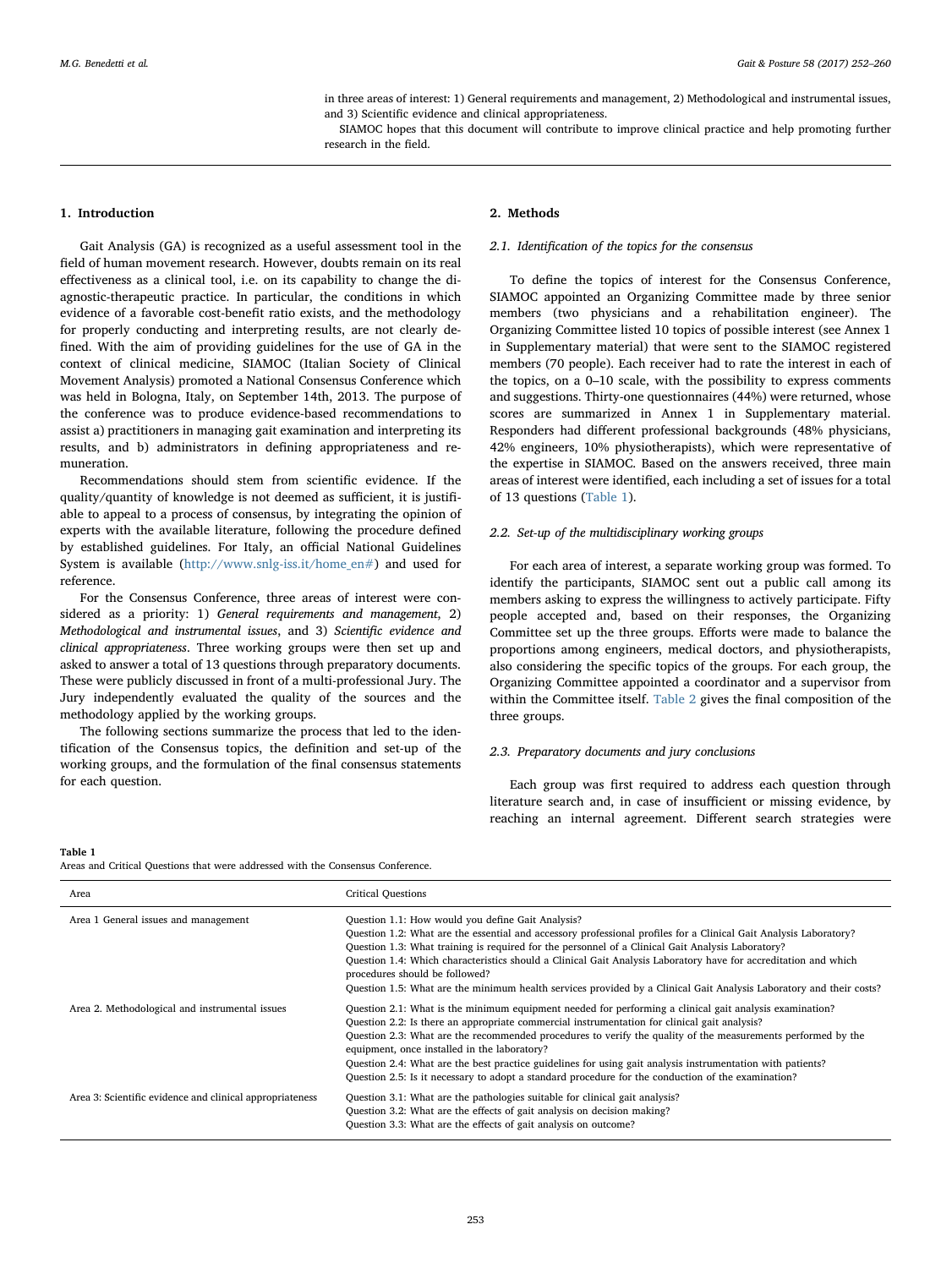#### <span id="page-2-0"></span>Table 2

Members of the working groups.

| Working Group 1:<br>General issues and<br>management                            | Working Group 2:<br>Methodological and<br>instrumental issues | Working Group 3:<br>Scientific evidence and<br>clinical appropriateness |
|---------------------------------------------------------------------------------|---------------------------------------------------------------|-------------------------------------------------------------------------|
| Medical doctors: 6<br>Engineers: 5<br>Physiotherapists: 3<br>Motor Scientist: 1 | Medical doctors: 6<br>Engineers: 10<br>Physiotherapists: 2    | Medical doctors: 9<br>Engineers: 5<br>Physiotherapists: 3               |

#### <span id="page-2-1"></span>Table 3

Members of the Jury.

| Beghi Ettore (President<br>of the Jury) | IRCCS Istituto di Ricerche Farmacologiche Mario<br>Negri, Milano                                              |
|-----------------------------------------|---------------------------------------------------------------------------------------------------------------|
| Basaglia Nino                           | Azienda Ospedaliero-Universitaria di Ferrara, Italy                                                           |
| Beretta Giovanna                        | SC Medicina Riabilitativa e Neuroriabilitazione A.O.<br>Ospedale Niguarda Ca' Granda, Milano                  |
| Cappozzo Aurelio                        | Dipartimento di Scienze del Movimento Umano e<br>dello Sport Università degli Studi di Roma "Foro<br>Italico" |
| Cecchetto Simone                        | Area della Riabilitazione dell'A.P.S.S. della Provincia<br>Autonoma di Trento                                 |
| De Tanti Antonio                        | Centro Cardinal Ferrari Fontanellato, Parma                                                                   |
| Ferro Salvatore                         | Servizio Presidi Ospedalieri Direzione Generale Sanità<br>e Politiche Sociali, RER                            |
| Galizio Enrico                          | Studio Medico Legale Galizio-Massimelli. Torino                                                               |
| Macellari Velio                         | Istituto Superiore di Sanità, Roma                                                                            |
| Melazzini Mario                         | Regione Lombardia, Centro Clinico Nemo, Ospedale<br>Niguarda, Milano                                          |
| Muller Bertran                          | INEFC and UB, Barcelona/Spain.                                                                                |
| Zerbinati Paolo                         | MuldiMedica Holding, Castellanza                                                                              |

performed depending on the questions. Where applicable, each published contribution was assessed in terms of quality of evidence using the Critical Appraisal Skills Program (CASP) [\(http://www.casp-uk.net/](http://www.casp-uk.net/) ). The overall quality of each paper, defined by the total CASP score (CASP<sub>tot</sub>), was classified into four classes: poor (CASP<sub>tot</sub> lesser than 25%), mild (between 25% and 50%), good (between 50% and 75%), excellent (greater than 75%). Annexes 2, 3 and 4 in Supplementary material report the literature search strategies, the exclusion/inclusion criteria for article selection, and summarizes how the consensus within each working group was achieved. On this basis, the group finally drafted a conclusive document that was presented to the Jury. The Jury was formed by the experts listed in [Table 3.](#page-2-1) Within the Jury, agreement was reached by consensus after discussion of each individual question.

#### 3. Area 1: general issues and management

## 3.1. Question 1.1: how would you define clinical gait analysis?

Gait Analysis is a process of instrumented measurement and evaluation of walking ability in patients with impairments specific to locomotion [1–[16\]](#page-6-0) (see also Annex 2 in Supplementary material). GA aims at answering questions subtending clinical decisions and/or monitoring, and is part of a broader technology of instrumented analyses of human movement. GA, as intended herein, does not refer to a generic method for recording gait parameters, but rather to the way to answer a specific clinical question. Measurements must be related to the individual clinical problem, with the aim of supporting medical decision-making [\[1\].](#page-6-0) Therefore, the term Clinical Gait Analysis (CGA) will be used hereinafter.

## 3.2. Question 1.2: what are the essential and supplemental professional profiles for a CGA laboratory?

The professionals working in a laboratory performing a CGA must have: 1) knowledge of biomechanics and neurophysiology of human

movement in both physiological and pathological conditions, 2) knowledge of advantages and limitations inherent in the different techniques adopted for data recording, analysis and interpretation, 3) adequate skills in the practical execution of the assessment, and 4) adequate preparation for data processing and representation.

Based on the above, the professional profiles for a CGA laboratory are:

- Physicians, specialized in areas relevant to the study of movement (Physiatrists, Orthopedists, Neurologists or Sports Medicine physicians);
- Health care professionals with specific interest in the diseases of human neuro-musculoskeletal system (Physiotherapists. neuro-musculoskeletal Psychomotor Developmental Therapists, Occupational Therapists);
- Biomedical Engineers with specific expertise on the locomotor apparatus and the use of basic instruments involved in CGA;
- Human movement scientists/Kinesiologists (whose health care competences are defined by national rules).

Most patients referred to a GA laboratory carry disabilities that may require the assistance of further healthcare personnel (e.g. nurses) to take appropriate actions during the examination.

The presence or availability of a Biomedical Engineer with experience in GA is highly recommended to improve the functionality of the laboratory, to ensure the continuity of the service and to support the process of continuous innovation [\[5\]](#page-6-1).

## 3.3. Question 1.3: what training is required for the personnel of a CGA laboratory?

Instrumented GA requires the knowledge of specific procedures [\[1\]](#page-6-0) (see also Annex 2 in Supplementary material). Training may be obtained through practice in a GA laboratory, as well as through appropriate educational courses. Therefore, all professionals working in a GA laboratory must possess:

- An academic degree in inherent disciplines and, for graduates in medicine, a proper specialization;
- Experience in a GA laboratory;
- Specific professional training certified by academic laboratories, or achieved through courses offered by recognized scientific or healthcare institutions. Although there is an overall lack of educational programs, a dedicated Clinical Gait Analysis Postgraduate Course was launched as part of the EU CMAster project [\(http://](http://faber.kuleuven.be/eng/projects/cmaster) [faber.kuleuven.be/eng/projects/cmaster](http://faber.kuleuven.be/eng/projects/cmaster)).

3.4. Question 1.4: what are the characteristics needed in a CGA laboratory to obtain an accreditation and which procedures should be followed?

It is highly advisable that healthcare authorities implement formal accreditation procedures and that GA laboratories working on patients file for such an accreditation [\[22,23\]](#page-6-2) (see also Annex 2 in Supplementary material).

In the absence of a formal legislation, each laboratory's administrative department should define the procedures for internal accreditation. These must include the definition of specific structural, technological and organizational standards that Gait Analysis laboratories should possess. In addition, procedures ought to define the methodologies to monitor the services' quality. Such standards have been previously provided both by the CMAS (Clinical Movement Analysis Society) [\[24\]](#page-6-3) and the CMLA (North American Commission for Motion Laboratory Accreditation, Inc.) [\[25\]](#page-6-4), which are both trustworthy and widely recognised. According to these standards, the following points must be addressed: 1) Laboratory policy (mission and vision), including planned responsibilities and definition of a "product catalog"; 2) Communication with the user and the client in general; 3) Organization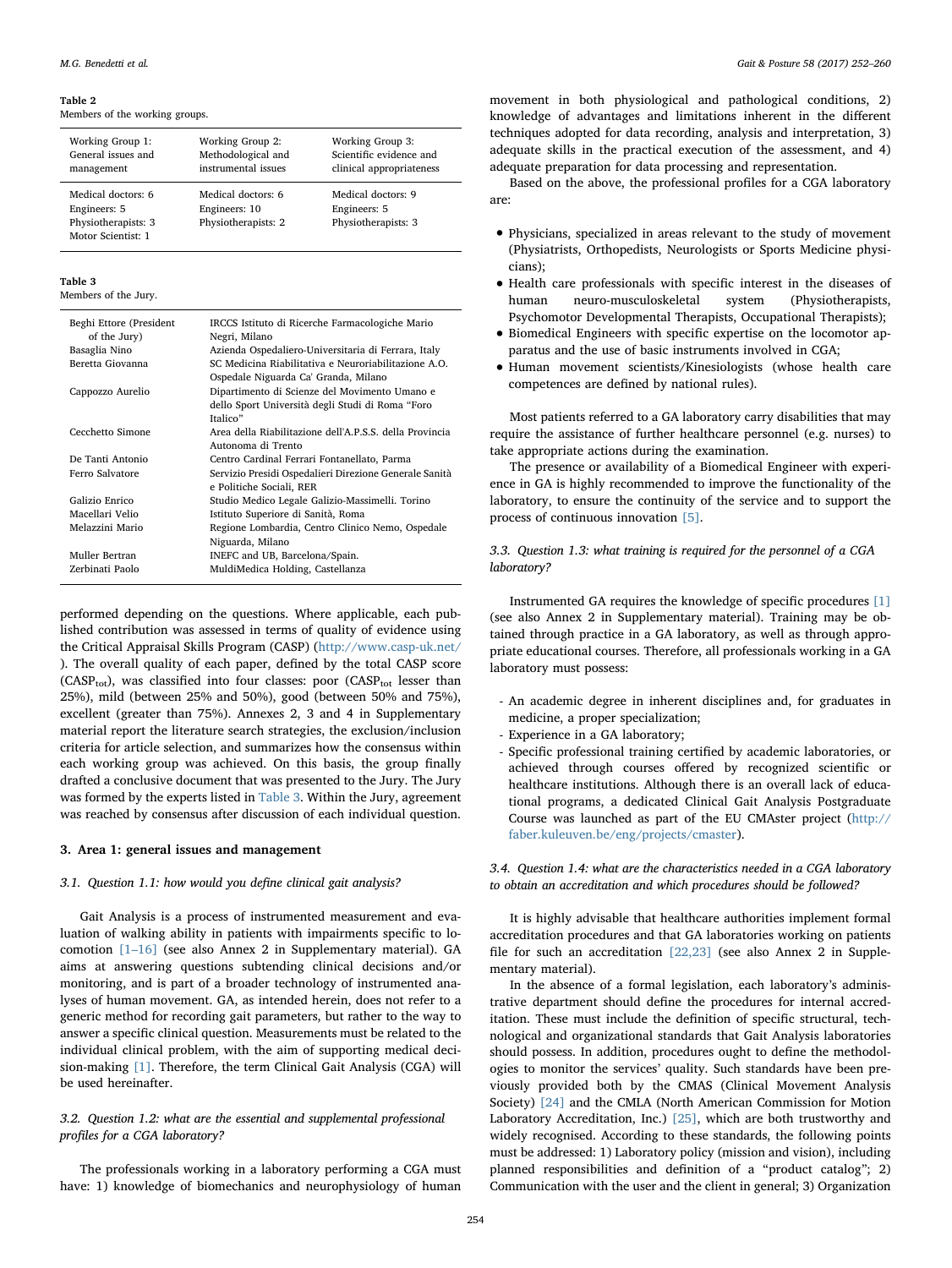(accessibility, work organization, etc.); 4) Equipment (minimum provision and maintenance); 5) Basic staff training, and continuing education plan; 6) Informative systems; 7) Procedures in use; 8) Verification of results (outcome evaluation); 9) Improvement plans within the context of a quality management system.

A CGA laboratory should serve a population large enough to collect a sizable number of subjects presenting the sequelae of specific disabling conditions, particularly for severe developmental motor impairments, brain injury, stroke and cerebral palsy (CP), and amputees (see Area 3). This ensures the possibility to achieve and retain over time the adequate skills in specific medical conditions.

## 3.5. Question 1.5: what are the minimum health services provided by a CGA laboratory and their costs?

Two levels of examination must be considered. At a first level, the clinical evaluation of the lower-limb impairment is combined with the assessment of spatial-temporal parameters, kinematics and kinetics during gait, by using a stereophotogrammetric system and force plates. At a second level, the examination is complemented with dynamic electromyography (EMG) during gait, through surface or fine-wire implanted electrodes.

Services shall be provided upon request of a medical specialist in Physical and Rehabilitation Medicine, Neurology, Orthopedics, or Child Neurology. If one of the clinical question is unclear, the sender should be enquired. Results of the CGA should be incorporated in a document describing the details of the measurements, significant deviations from the reference population, together with a thorough and specific response to the clinical question. The response should not provide specific therapeutic indications.

At present, no reference documentation is available concerning the costs for the services provided by a CGA laboratory. Cost and cost effectiveness analysis studies should be promoted taking into account procedures, equipment, consumables, staff costs (including reporting and product delivery to the sender), and overhead costs.

## 4. Area 2. Methodological and instrumental issues

## 4.1. Question 2.1: what is the minimum equipment needed for performing a CGA examination?

By reviewing the equipment available in all SIAMOC Gait Laboratories (as listed on the SIAMOC website) and published reports [\[1,9,18](#page-6-0)-20], it is evident that laboratories use a wide variety of instruments. However, given the definition of CGA and referring to Question 1.6 it was agreed that, to date, the minimum set of measurement systems are: stereophotogrammetry, force platforms and EMG. Only these instrumentations will be considered in the remaining sections.

## 4.2. Question 2.2: are there commercial instrumentations available to complete a CGA?

In this section, we will only refer to "direct measurements", i.e. those directly obtained from the instruments: the position of markers for stereophotogrammetry, force and torque for force platforms, and muscle electric potentials for electromyography.

## 4.2.1. Stereophotogrammetry

Several commercial stereophotogrammetric systems are available for CGA. This conclusion is based on the analysis of the 1) sampling frequency, and 2) spatial accuracy. Regarding the former parameter, most systems exceed the minimum requirement of 20 Hz [\[27\].](#page-6-5) Regarding the latter, published reports [\[28](#page-6-6)–30] concluded that, when the manufacturer's guidelines are followed, errors in the reconstruction of markers' position have a secondary effect on joint kinematics compared

to other more relevant issues such as the identification of anatomical landmarks and soft tissue artifacts. Since the levels of accuracy declared by manufacturers (typically  $< 0.5$  mm) refer to systems properly installed and calibrated, performances should be verified in situ before each experimental session [\[31\]](#page-6-7).

#### 4.2.2. Force plates

Several commercial force plates are suitable for clinical GA. This conclusion is based on the analysis of: 1) the output available from the systems, and 2) the accuracy in static and dynamic conditions. Regarding the first point, systems exist that provide the 3D components of forces and torques along with the position of the center of pressure. Regarding the second point, a systematic review of the literature (see Annex 3 in Supplementary material) highlighted a very limited number of papers addressing the problem. These studies agreed that commercial products with appropriate accuracy exist, but their performances can decay over time. Periodic in situ calibration is therefore recommended to reveal errors in the estimation of the position of the stereophotogrammetric system (i.e. of one or more cameras), with respect to the force plates. Most platforms feature a resonance frequency higher than 500 Hz, which is suitable for GA.

#### 4.2.3. Electromyography

Several systems suitable for CGA are commercially available. Some of them can be used both with surface and fine-wires electrodes. These systems can be characterized by more than twenty technical parameters. Focusing on the most common, based on a systematic review of the literature [32–[39\]](#page-6-8) it can be concluded that systems should feature: input impedance > 10M $\Omega$ , input noise < 1 µVRMS (corresponding to about  $4-6 \mu Vpp$ ) in the useful band of the signal (10-500 Hz), CMRR > 90 dB, and a sampling rate of 1 kHz or higher. Signal filtering should be high pass (10–20 Hz) and then low-pass (400Hz–450 Hz). The A/D digital converter should be at least 12 bit. Concerning electrodes, they should be of the bipolar type, with Ag/AgCl skin contact, and with the diameter to be chosen as a function of the muscle size (but typically comprised between 8 and 10 mm, with 1 to 2 cm interelectrode distance).

## 4.3. Question 2.3: what are the recommended procedures to verify the quality of the measurements performed by the equipment, once installed in the laboratory?

No data are currently available on quality control of CGA services, despite being relevant in three phases of service provision: 1) laboratory accreditation by an independent third party, based on objective measures of precision and accuracy of the measured and estimated variables, as well as on compliance with the good practice rules discussed in Section 2.4; 2) periodic assessment of the quality of laboratory performance by the laboratory staff using similar procedures as per the above point 1); and 3) preparation of reports, including notes describing the precision and accuracy of the data provided.

#### 4.3.1. Stereophotogrammetry

A complete review of the strategies for quality check is reported in Chiari et al. [\[28\]](#page-6-6). Several methods are available to evaluate either the random or the systematic components of the error [\[31\]](#page-6-7) and to simultaneously check the stereophotogrammetric and the force platforms systems [\[40\]](#page-7-0). These methods can be extremely useful to conduct routine tests for maintenance, e.g. monthly. Before each experimental session, it is instead advised to check the correct functioning of the system in a simpler and more immediate way. For this purpose, the fullvolume test [\[41\]](#page-7-1) is suggested as a minimum recommended method; this is performed moving a rod carrying two markers at known distance inside the calibration volume. This information is often provided at the end of system calibration by the manufacturers. It is good practice to check the exact parameters provided by specific equipments. In case of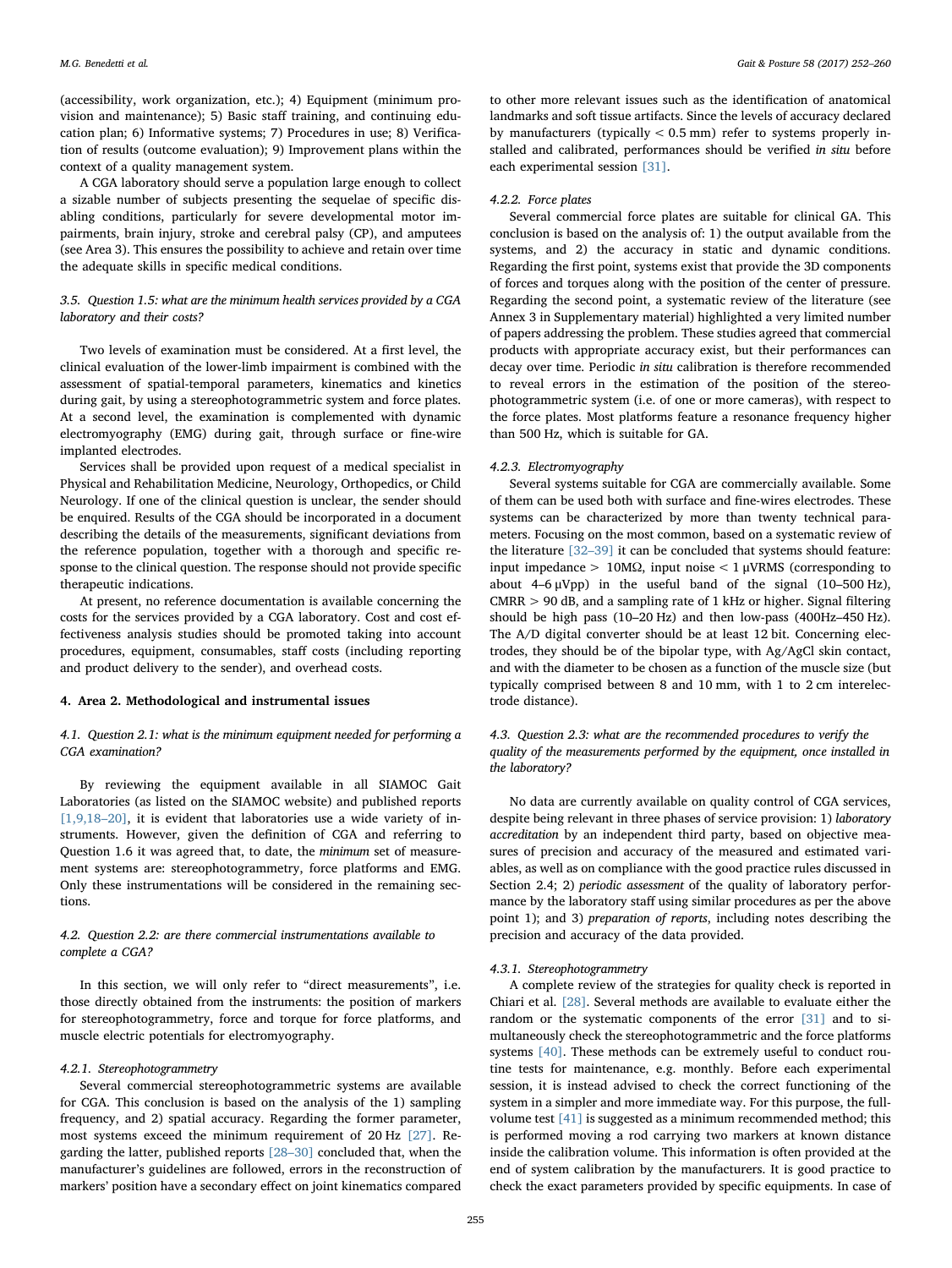doubts, it is advisable to run a test with an ad-hoc data analysis.

#### 4.3.2. Force plates

The calibration of a force platform is usually performed by the manufacturer, which is expected to provide a calibration sheet reporting the assessed accuracy and calibration matrix for each specific device. However, the accurate calibration of a force platform is an expensive and time-consuming procedure and not all commercial devices are accompanied by a complete calibration matrix. Moreover, calibration parameters, and thus accuracy, depend on the appropriate installation of the device (e.g. ground anchorage, mechanical isolation, alignment and stability of the support surface) and can change with use and time, due to aging of the components.

Relatively recent literature [\[40,42](#page-7-0)–50] suggests the good-practice of in-situ assessment to test the performance of each device, and proposes methods for in-situ calibration of the force plates that can compensate for installation defects and/or for potential modifications due to time and use. Such accurate in-situ assessment and calibration require specialized staff and specific equipment, as this procedure usually implements multiple load measurements in different positions over the force plate and in different directions, exploiting an accurate load cell [\[45,47](#page-7-2)–50] as reference; it is therefore neither cheap nor straightforward to implement the procedure autonomously. On the other hand, insitu assessment and recalibration are not intended to be performed frequently (i.e. they can be completed after installation and every few years), and can be delegated to specialized third parties.

When the force platform is integrated with a stereophotogrammetric system, each laboratory can regularly verify and monitor the performance of the platform and its spatial registration in the laboratory reference frame using spot checks [\[40,42\]](#page-7-0). The procedure requires little time for completion and inexpensive hardware. Typically, a rigid bar of known geometry is used, mounting reflective markers. The bar is used to apply a concentrated load on the force plate along a line of action visible to the stereophotogrammetric system. This good practice does not allow the quantitative detailed assessment of platform performance, yet it provides a timely quantitative feedback and alerts for corrective interventions.

4.4. Question 2.4: what are the best practice guidelines for using gait analysis instrumentation with patients?

#### 4.4.1. Stereophotogrammetry

In the following section only protocols considered suitable to conduct a full gait analysis are considered. Specialized protocols not including the full lower-limb, e.g. focusing on the foot [\[127\]](#page-8-0) or on the upper-limb [\[128\]](#page-8-1) only, are not included.

Based on a systematic review conducted by the working group (please refer to Annex 3 in Supplementary material for the complete list of the studies selected), consensus was achieved on the following statements:

- a) there are several valid clinical protocols of motion analysis which allow for an estimation of spatiotemporal or kinematic variables (segmental or joint) from the position of reflective markers placed on various segments of the patient's body [129–[132\];](#page-8-2) clinical services should only use protocols with a record of publications supporting their validity;
- b) markers placement must be performed by personnel with specific experience, and applying validated protocols. To improve test reliability, analyses on the same patients over time should be conducted by the same examiner. When the same examiner cannot be repeatedly involved, the analyst should evaluate inter-session differences taking into considerations the intra- and inter-rater variability [\[29,132](#page-6-9)–135];
- c) based on the predicted reliability of the method, the number of trials for a given activity should range from 5 to 10 [136–[138\];](#page-8-3)
- d) angles during static postures can be used as first-order, macroscopic indicators of a correct anatomical calibration;
- e) the most reliable kinematic data are: hip flexion-extension, knee flexion-extension, ankle flexion-extension, ab-adduction and rotation of the pelvis. Therefore, great attention must be paid to the interpretation of results for pelvic tilt, internal-external rotation of the hip, ab-adduction and internal-external rotation of knee and ankle [\[12,131,135,139\];](#page-6-10)
- f) it is helpful to check for the presence of crosstalk at the angles of the knee (flexion being interpreted as abduction), that may indicate an incorrect identification of anatomical landmarks [\[140,141\]](#page-8-4).

## 4.4.2. Electromyography

From the systematic analysis of the literature (Annex 3 in Supplementary material) consensus was achieved on the following points:

- a) for sensors placement, skin should have no hair in excess [\[32,51\]](#page-6-8), it should be properly cleaned (with ethanol and acetone, among others) and then gently abraded to ensure a good contact with the electrode and reduce skin impedance (maximum recommended impedance 10kΩ) [\[51\];](#page-7-3)
- b) a limited number of papers provide comprehensive guidelines about surface electrode placement for the larger lower-limb muscles [\[51](#page-7-3)–53]. Indications are not always in agreement and sometimes different landmarks are proposed. The most frequently cited procedure is the one from Hermens et al. [\[51\];](#page-7-3)
- c) for deep muscles, fine-wire electrodes are typically used [\[53,54\]](#page-7-4). This is the solution of choice in all cases where, after recording the signal, doubts remain for clinical decision making [55–[57\].](#page-7-5) Due to cross-talk from the neighboring Vasti, special attention is recommended in the placement of surface electrodes aiming at detecting signals arising from Rectus Femoris [58–[60\];](#page-7-6)
- d) if the EMG system is not wireless, the use of elastic bands and/or tapes is recommended to secure cables to the skin and avoid artifacts due to unstable contacts and/or movements of cables. It is advisable, in any case, to visually inspect the acquired signal to recognize motion artifacts that may be attenuated with subsequent filtering;
- e) electrodes should be positioned between the innervation zone and the muscle-tendon junction as shown in [\[34,61,62\]](#page-6-11), on minimal crosstalk areas [\[52\]](#page-7-7), and aligned along the direction of muscle fibers (accordingly to muscle anatomy) [\[34\]](#page-6-11);
- f) inter-electrode distance should be equal to or less than 20 mm [\[51\]](#page-7-3). When bipolar sensors are applied on small muscles, the distance should not exceed ¼ of the length of the muscle fibers;
- g) crosstalk is a signal distortion due to the superimposition of signals from multiple neighboring muscles placed beneath the measured area [\[56,63,64\].](#page-7-8) Crosstalk can sometimes be reduced by minimizing the interelectrode distance [\[34,60,61,64\].](#page-6-11) Minimal crosstalk areas for electrode placement have been described in [\[52,53\]](#page-7-7). In general, crosstalk removal remains an unsolved issue [\[60,64\]](#page-7-9);
- h) electrodes can move relative to the skin and cause signal noise that can be limited through a high-pass filter, although more sophisticated techniques are also available [\[65\];](#page-7-10)
- i) the assessment of the raw EMG signal does not provide reliable conclusions independently from the assessor. Several parameters extracted from the raw EMG signal [\[34,64,66](#page-6-11)–69] are available, including:
- root-mean square (RMS) or average rectified value-ARV as indicators of signal amplitude [\[34\]](#page-6-11);
- rectified full wave EMG signal [\[34\];](#page-6-11)
- envelope, as the result of low-pass filtering the full-wave rectified signal [\[34,64\].](#page-6-11) With respect to gait at spontaneous cadence, the cutoff frequency appears to be 9 Hz [\[34,64\]](#page-6-11). Descriptors can be calculated from the envelope [\[34,64,67\]](#page-6-11); the exact type of filter,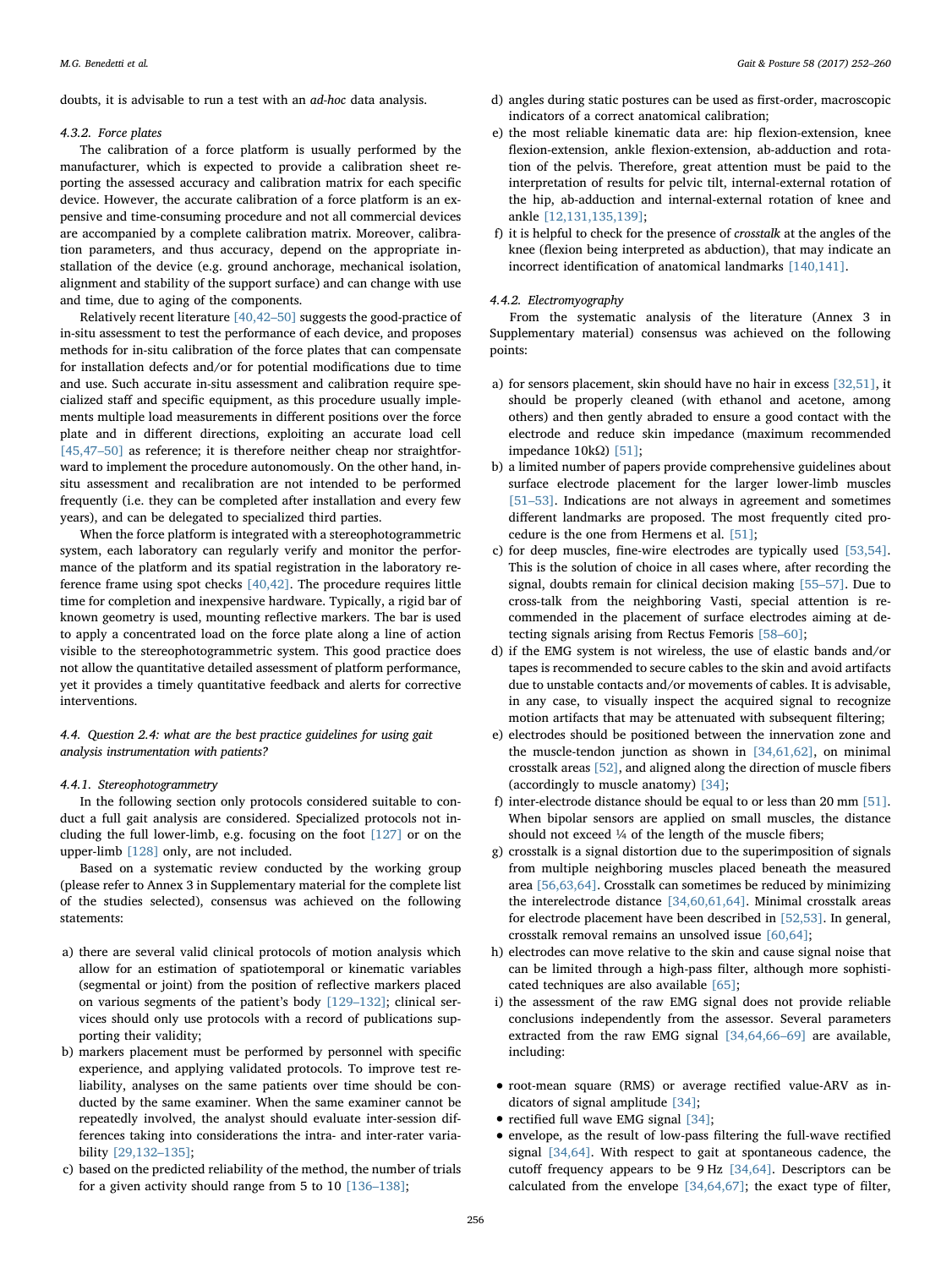order and cut-off frequency should be declared in the clinical report;

• on/off detection: estimation of the time intervals in which the muscle is active (on) and inactive (off) with respect to resting values [\[66,69](#page-7-11)–71].

#### 4.5. Question 2.5: is it necessary to adopt a standard procedure for CGA?

Consensus was achieved on the absence of a standard procedure for the execution of CGA, which can explain the differences observed between the results provided by different laboratories. A standard procedure must consider the following aspects: 1) reconstruction of skeletal movement during gait, 2) estimation of inertial parameters of body segments, 3) measurement of external forces, 4) timing and amplitude of muscle recruitment, 5) use of metrics for the description of gait mechanics (i.e. the conventions for the representation of the articular kinematics and dynamics). The understanding of gait in normal subjects and patients would benefit from the availability of public databases. The following sections describe further consensus points that might facilitate the definition of such standard procedure.

#### 4.5.1. Reconstruction of skeletal movement during gait

Five review papers [\[12,28,29,72,73\]](#page-6-10) have been published that provide a comprehensive review about a) bone pose estimation, b) the extraction of quantitative kinematic and kinetic variables from stereophotogrammetry and force platforms, and c) the effect of soft tissue artifact.

Consensus exists on the use of Anatomical Coordinate Systems calculated through "anatomic calibrations", based on the coordinates of at least three anatomical landmarks. In some cases, functionally defined centers and/or axes of rotation can be used as well. This approach is viable when there is a constant and generalizable relationship between anatomy and function among individuals, such as for the hip center of rotation [\[74,142\].](#page-7-12)

## 4.5.2. The estimation of inertial parameters of body segments

Estimations of inertial parameters for each body segment is made possible by adopting anthropometric models and regression equations [75–[81\]](#page-7-13). Given the small accelerations typical of gait, consensus was achieved on the limited effect of the uncertainty in body segment parameters estimation during gait dynamics assessment. However, some attention must be paid to the prosthetic leg of amputees during the swing phase, as a direct measure of the inertial parameters of the prosthesis may be required in this case [\[82\].](#page-7-14)

## 4.5.3. The metric for the description of gait mechanics

CGA should assess if the patient fulfills three fundamental aspects of gait, namely: 1) physical exertion, 2) maintenance of balance, and 3) preservation of the structures of the musculoskeletal system. Consensus was reached on the absence of CGA variables that can summarize all these determinants. It is therefore recommended to support research efforts aimed at defining such a metric [\[83\].](#page-7-15)

## 4.5.4. Normative data

Normative data should be available [\[143\]](#page-8-5) for the interpretation of CGA results of a given subject. According to the literature [\[84\]](#page-7-16) normative values based on mean and standard deviation, for every phase of gait, lead to an underestimation of the actual intra-session and intersubject variability. This stems from the assumption of a normal distribution of data and from considering the points of a curve as unrelated. The literature supports the adoption of modern statistical techniques, such as Bootstrap, that allow to overcome these methodo-logical pitfalls [\[84,85\]](#page-7-16).

## 4.5.5. Reference population

It was agreed that when the goal of the analysis is the assessment of functional limitations, the reference population for a patient should

comprise asymptomatic subjects with the same sex and belonging to the same age range (e.g. childhood, adult, or elderly). It is therefore necessary to give the operators normative data following the same logic [\[86\]](#page-7-17). It should also be possible to compare data collated on persons with different anthropometric characteristics [\[144,145\].](#page-8-6) While it might be plausible to have separate normative data for people with normal weight and obese, within each of these categories normalization by body mass and stature appears sufficient.

## 4.5.6. Pace (step cadence)

Gait can be achieved using different paces. The most obvious distinction is given by the speed of progression. Therefore, normative data must be provided for speed classes. It should also be noted that an individual's rate of progression correlates with the height. It follows that also the speed parameters should be subjected to normalization [\[85,86,144\]](#page-7-18). Of course, care should be taken in treating the EMG vs speed correlation, as reported in [\[146,147\].](#page-8-7)

#### 5. Area 3: scientific evidence and clinical appropriateness

## 5.1. Question 3.1: what are the clinical conditions suitable for clinical gait analysis?

Despite the large number of studies in which GA was performed, cerebral palsy, acquired lesions of the central nervous system (stroke, degenerative diseases, trauma) and prostheses in lower limb amputations are the only clinical conditions for which published literature of sufficient quality is available to support the use of CGA as a diagnostic or prognostic tool [\[1,9,15,16,87](#page-6-0)–126] (see also Annex 4 in Supplementary material). Moreover, with the exception of cerebral palsy (CP), the published observations relate to isolated cases or to a very limited number of patients.

## 5.2. Question 3.2: what are the effects of gait analysis on decision making?

Following a careful evaluation of the available literature, the following statements have been agreed upon:

- 1. In cerebral palsy, the use of GA combined with an expert clinical evaluation can influence the planning of functional surgery, leading to modification of the clinical decision in case of disagreement or reinforcing the decision in the event of agreement (class I, level of evidence B)[16,86–[91,94,95,97](#page-6-12)–99,101–106].
- 2. In adult brain injuries, the use of GA combined with an expert clinical evaluation can influence the planning of functional orthopedic surgery, neuromuscular blocks and/or rehabilitation programs (class I, level of evidence C) [\[93,96\]](#page-7-19).
- 3. In patients wearing prostheses after lower limb amputations the clinical utility of GA, albeit reasonable, still remains to be proven (class III, level of evidence C); however, this does not preclude its use for scientific research, for choices regarding the construction of the prosthesis and for the planning of general models of rehabilitation [\[88,100\].](#page-7-20)

## 5.3. Question 3.3: what are the effects of CGA on outcome?

The efficacy of CGA on two specific aspects of outcome assessment have been analyzed:

The individual clinical outcome, intended as the impact of CGA on treatment decisions and, indirectly, on the evolution of the deficit [\[16,90,91,97,99,101](#page-6-12)–103];

The social outcome made by the consumption of health care resources [\[111\]](#page-8-8).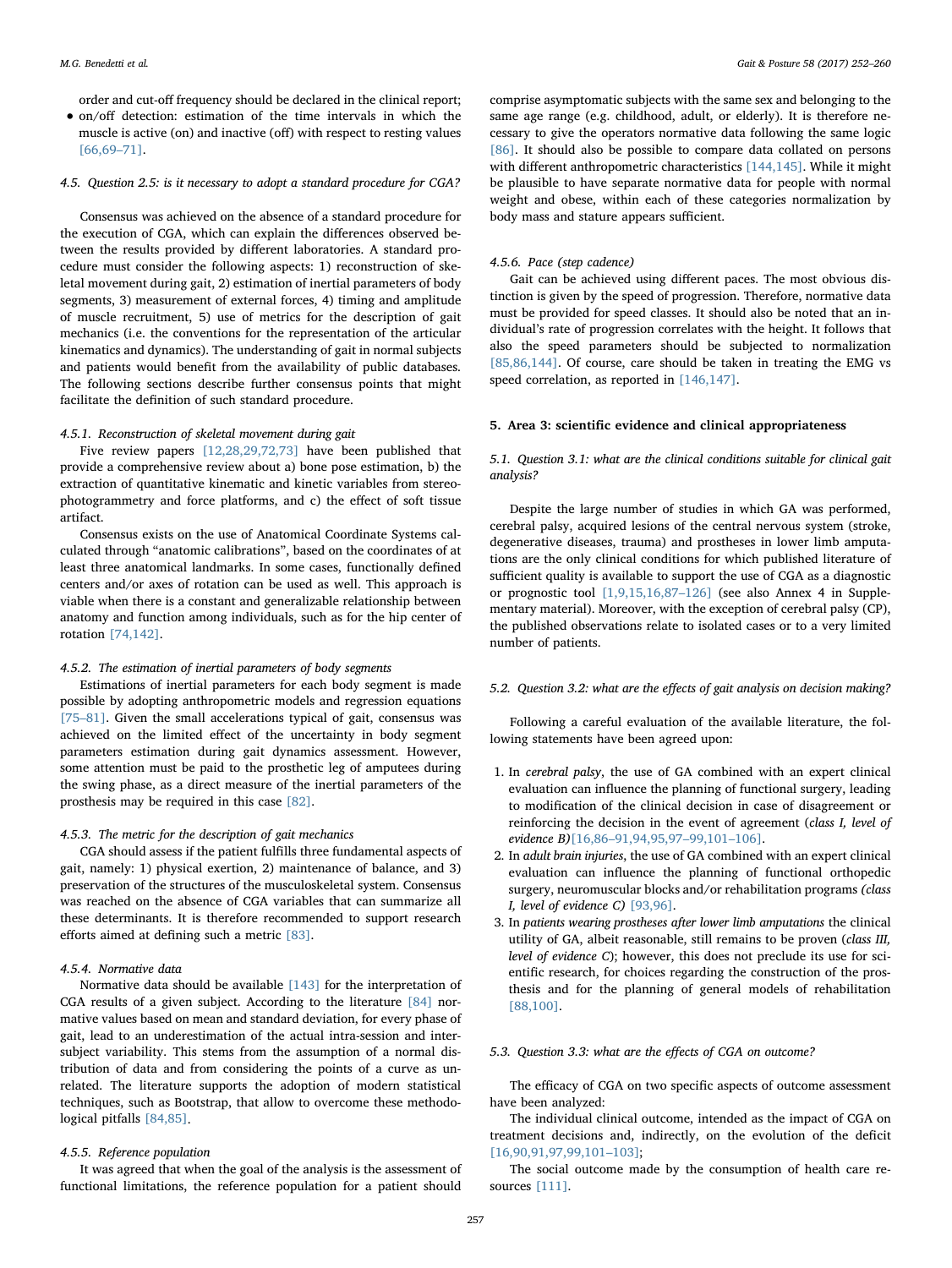#### <span id="page-6-13"></span>Table 4

Recommendations for research activity.

- 1. Future clinical trials should contain a precise definition of the study population, in order to allow analysis on homogeneous groups of patients in terms of etiology, clinical features, time interval between the onset of the disease and intervention being studied, and patients subdivided by age group.
- 2. The studies must include patients realistically representing clinical practice and a number of subjects appropriate to the objectives proposed, in order to ensure a proper analysis of significance and generalizability of the results obtained.
- 3. Randomized controlled trials are advocated to test whether, compared to conventional treatment plans, the support of gait analysis in the decision-making process improves the benefits of the already available treatments, and it is recommended that outcome measures include both functional aspects of gait and degree of satisfaction of patients and their care-givers. Where RCTs could not be performed (for ethical or organizational reasons) prospective cohort studies with long-term observation should be planned and organized.
- 4. The studies must include follow-up at an appropriate time interval according to the different conditions and the considered treatment. In case of evaluation of surgical interventions, studies must include also follow-up at a distance greater than one year after surgery.
- 5. Cost-Benefit Analyses shall provide data on the appropriate cost/benefit ratio in the use of gait analysis in relation to different levels of complexity of the therapeutic decisionmaking (functional surgery, neuromuscular blocks, and rehabilitation plans).

#### 5.3.1. Individual clinical outcome

- 1. In children with CP the use of CGA combined with an expert clinical assessment is capable to favorably influence the outcome of functional surgery (class I, level of evidence B).
- 2. In children with CP there is no sufficient evidence that the use of CGA combined with expert clinical evaluation may improve the outcome of patients undergoing non-surgical treatments (neuromuscular blocks, rehabilitation programs) (class IIb, level of evidence C).
- 3. In adult patients with acquired brain injuries there is no sufficient evidence that the use of GA combined with expert clinical evaluation can improve the outcome of patients undergoing functional surgery (class IIb, level of evidence C).

## 5.4. Consumption of health care resources

The use of GA can result in savings of resources for the health care of CP. No conclusion can be drawn about the other clinical conditions examined (class IIa, level of evidence C).

## 6. Recommendation for future research

The lack of adequate scientific documentation for the correct use of GA in clinical practice stands in contrast with its high potential as a tool for scientific research. Therefore, the Jury formulated several recommendations for future research. These are summarized in [Table 4.](#page-6-13)

#### Acknowledgements

The authors gratefully acknowledge the contribution of SIAMOC that allowed the scientific consultation with GLOBE (Gruppo di Lavoro Ortopedia Basata sulle Prove di Efficacia, courtesy of Dr. Gustavo Zanoli).

#### Appendix A. Supplementary data

Supplementary data associated with this article can be found, in the online version, at <http://dx.doi.org/10.1016/j.gaitpost.2017.08.003>.

## References

- <span id="page-6-0"></span>[1] [R. Baker, Gait analysis methods in rehabilitation, J. Neuroeng. Rehabil. 3](http://refhub.elsevier.com/S0966-6362(17)30838-X/sbref0005) [\(2006\) 4.](http://refhub.elsevier.com/S0966-6362(17)30838-X/sbref0005)
- [2] [E.W. Broström, A.C. Esbjörnsson, J. von Heideken, M.D. Iversen, Gait deviations in](http://refhub.elsevier.com/S0966-6362(17)30838-X/sbref0010) individuals with infl[ammatory joint diseases and osteoarthritis and the usage of](http://refhub.elsevier.com/S0966-6362(17)30838-X/sbref0010) [three dimensional gait analysis, Best Pract. Res. Clin. Rheumatol. 26 \(2012\)](http://refhub.elsevier.com/S0966-6362(17)30838-X/sbref0010) 409–[422.](http://refhub.elsevier.com/S0966-6362(17)30838-X/sbref0010)
- [3] [F.M. Chang, J.T. Rhodes, K.M. Flynn, J.J. Carollo, The role of gait analysis in](http://refhub.elsevier.com/S0966-6362(17)30838-X/sbref0015) [treating gait abnormalities in cerebral palsy, Orthop. Clin. N. Am. 41 \(2010\)](http://refhub.elsevier.com/S0966-6362(17)30838-X/sbref0015) 489–[506.](http://refhub.elsevier.com/S0966-6362(17)30838-X/sbref0015)
- [4] [H.G. Chambers, D.H. Sutherland, A practical guide to gait analysis, J. Am. Acad.](http://refhub.elsevier.com/S0966-6362(17)30838-X/sbref0020) [Orthop. Surg. 10 \(3\) \(2002\) 222](http://refhub.elsevier.com/S0966-6362(17)30838-X/sbref0020)–231.
- <span id="page-6-1"></span>[5] [V.L. Chester, E.N. Biden, M. Tingley, Gait analysis, Biomed. Instrum. Technol. 39](http://refhub.elsevier.com/S0966-6362(17)30838-X/sbref0025) [\(1\) \(2005\) 64](http://refhub.elsevier.com/S0966-6362(17)30838-X/sbref0025)–74.
- [6] [F. Coutts, Gait analysis in the therapeutic environment, Man. Ther. 4 \(1\) \(1999\)](http://refhub.elsevier.com/S0966-6362(17)30838-X/sbref0030)  $2 - 10.$  $2 - 10.$
- [7] [R.B. Davis, Ounpuu, Denise Tyburski, James R. Gage, A gait analysis data col](http://refhub.elsevier.com/S0966-6362(17)30838-X/sbref0035)[lection and reduction technique, Hum. Mov. Sci. 10 \(5\) \(1991\) 575](http://refhub.elsevier.com/S0966-6362(17)30838-X/sbref0035)–587.
- [8] [R.K. Laughman, L.J. Askew, R.R. Bleimeyer, E.Y. Chao, Objective clinical eva](http://refhub.elsevier.com/S0966-6362(17)30838-X/sbref0040)[luation of function: gait analysis, Phys. Ther. 64 \(1984\) 1839](http://refhub.elsevier.com/S0966-6362(17)30838-X/sbref0040)–1845.
- [9] [D. Hailey, J.A. Tomie, An assessment of gait analysis in the rehabilitation of](http://refhub.elsevier.com/S0966-6362(17)30838-X/sbref0045) children with walking diffi[culties, Dis. Rehabil. 22 \(2000\) 275](http://refhub.elsevier.com/S0966-6362(17)30838-X/sbref0045)–280.
- [10] [C. Kerrigan, Introduction/prologue, J. Rehabil. Res. Dev. \(1998\) Monograph 002:](http://refhub.elsevier.com/S0966-6362(17)30838-X/sbref0050) XIII–[XIV..](http://refhub.elsevier.com/S0966-6362(17)30838-X/sbref0050)
- [11] [K.R. Kaufman, Future Directions in Gait Analysis in RRDS Gait Analysis in the](http://refhub.elsevier.com/S0966-6362(17)30838-X/sbref0055) [Science of Rehabilitation, in: J.A. DeLisa \(Ed.\), DIANE Publishing, 1998, pp.](http://refhub.elsevier.com/S0966-6362(17)30838-X/sbref0055) 85–[112.](http://refhub.elsevier.com/S0966-6362(17)30838-X/sbref0055)
- <span id="page-6-10"></span>[12] [J.L. McGinley, R. Baker, R. Wolfe, M.E. Morris, The reliability of three-dimen](http://refhub.elsevier.com/S0966-6362(17)30838-X/sbref0060)[sional kinematic gait measurements: a systematic review, Gait Posture 29 \(2009\)](http://refhub.elsevier.com/S0966-6362(17)30838-X/sbref0060) 360–[369.](http://refhub.elsevier.com/S0966-6362(17)30838-X/sbref0060)
- [13] [T. Mulder, B. Nienhuis, J. Pauwels, Clinical gait analysis in a rehabilitation con](http://refhub.elsevier.com/S0966-6362(17)30838-X/sbref0065)[text: some controversial issues, Clin. Rehabil. 12 \(1998\) 99](http://refhub.elsevier.com/S0966-6362(17)30838-X/sbref0065)–106.
- [14] [M. Saleh, G. Murdoch, In defence of gait analysis observation an measurement in](http://refhub.elsevier.com/S0966-6362(17)30838-X/sbref0070) [gait assessment, J. Bone Jt. Surg. 67-B \(2\) \(1985\) 237](http://refhub.elsevier.com/S0966-6362(17)30838-X/sbref0070)–241.
- [15] S.R. Simon, Quantifi[cation of human motion: gait analysis-bene](http://refhub.elsevier.com/S0966-6362(17)30838-X/sbref0075)fits and limitations [to its application to clinical problems, J. Biomech. 37 \(2004\) 1869](http://refhub.elsevier.com/S0966-6362(17)30838-X/sbref0075)–1880.
- <span id="page-6-12"></span>[16] T.A.L. [Wren, G.E. Gorton, S. Ounpuu, C.A. Tucker, E](http://refhub.elsevier.com/S0966-6362(17)30838-X/sbref0080)fficacy of clinical gait analysis: [a systematic review, Gait Posture 34 \(2011\) 149](http://refhub.elsevier.com/S0966-6362(17)30838-X/sbref0080)–153.
- [18] [F. Coutts, Gait analysis in the therapeutic environment, Man. Ther. 4 \(1999\) 2](http://refhub.elsevier.com/S0966-6362(17)30838-X/sbref0085)–10.
- [19] [L. Bensoussan, J.M. Viton, N. Barotsis, A. Delarque, Evaluation of patients with](http://refhub.elsevier.com/S0966-6362(17)30838-X/sbref0090) [gait abnormalities in physical and rehabilitation medicine settings, J. Rehabil.](http://refhub.elsevier.com/S0966-6362(17)30838-X/sbref0090) [Med. 40 \(2008\) 497](http://refhub.elsevier.com/S0966-6362(17)30838-X/sbref0090)–507.
- [20] [C. Kerrigan, Introduction/prologue on gait analysis in the science of rehabilitation,](http://refhub.elsevier.com/S0966-6362(17)30838-X/sbref0095) [J. Rehabil. Res. Dev. \(1998\) \(002: XIII.\).](http://refhub.elsevier.com/S0966-6362(17)30838-X/sbref0095)
- <span id="page-6-2"></span>[22] CARF (Commission on Accreditation of Rehabilitation Facilities), Standards manual 2013, Tucson, Arizona, USA.
- [23] [J.P. Holden, W.S. Selbie, S.J. Stanhope, The proposed tests to support the clinical](http://refhub.elsevier.com/S0966-6362(17)30838-X/sbref0105) [movement analysis laboratory accreditation process, Gait Posture 17 \(June 3\)](http://refhub.elsevier.com/S0966-6362(17)30838-X/sbref0105) [\(2003\).](http://refhub.elsevier.com/S0966-6362(17)30838-X/sbref0105)
- <span id="page-6-3"></span>[24] CMAS (Clinical Movement Analysis Society), Clinical Gait Analysis Standard, UK & Ireland, 2009 <http://www.cmasuki.org>.
- <span id="page-6-4"></span>[25] CMLA (Commission for Motion Laboratory Accreditation, Inc.), USA, 2008 [http://](http://www.cmlainc.org/Policies.html) [www.cmlainc.org/Policies.html](http://www.cmlainc.org/Policies.html).
- <span id="page-6-5"></span>[27] [E.K. Antonsson, R.W. Mann, The frequency content in gait, J. Biomech. 18 \(1985\)](http://refhub.elsevier.com/S0966-6362(17)30838-X/sbref0120) 39–[47.](http://refhub.elsevier.com/S0966-6362(17)30838-X/sbref0120)
- <span id="page-6-6"></span>[28] [L. Chiari, U. Della Croce, A. Leardini, A. Cappozzo, Human movement analysis](http://refhub.elsevier.com/S0966-6362(17)30838-X/sbref0125) [using stereophotogrammetry. Part 2: instrumental errors, Gait Posture 21 \(2005\)](http://refhub.elsevier.com/S0966-6362(17)30838-X/sbref0125) 197–[211.](http://refhub.elsevier.com/S0966-6362(17)30838-X/sbref0125)
- <span id="page-6-9"></span>[29] [U. Della Croce, A. Leardini, L. Chiari, A. Cappozzo, Human movement analysis](http://refhub.elsevier.com/S0966-6362(17)30838-X/sbref0130) [using stereophotogrammetry. Part 4: assessment of anatomical landmark mis](http://refhub.elsevier.com/S0966-6362(17)30838-X/sbref0130)placement and its eff[ects on joint kinematics, Gait Posture 21 \(2005\) 226](http://refhub.elsevier.com/S0966-6362(17)30838-X/sbref0130)–237.
- [30] [A. Leardini, L. Chiari, U. Della Croce, A. Cappozzo, Human movement analysis](http://refhub.elsevier.com/S0966-6362(17)30838-X/sbref0135) [using stereophotogrammetry. Part 3: Soft tissue artifact assessment and compen](http://refhub.elsevier.com/S0966-6362(17)30838-X/sbref0135)[sation, Gait Posture 21 \(2005\) 212](http://refhub.elsevier.com/S0966-6362(17)30838-X/sbref0135)–225.
- <span id="page-6-7"></span>[31] [U. Della Croce, A. Cappozzo, A spot-check for estimating stereophotogrammetric](http://refhub.elsevier.com/S0966-6362(17)30838-X/sbref0140) [errors, Med. Biol. Eng. Comput. 38 \(2000\) 260](http://refhub.elsevier.com/S0966-6362(17)30838-X/sbref0140)–266.
- <span id="page-6-8"></span>[32] [R. Merletti, M. Aventaggiato, A. Botter, A. Holobar, H. Marateb, T.M. Vieira,](http://refhub.elsevier.com/S0966-6362(17)30838-X/sbref0145) [Advances in surface EMG: recent progress in detection and processing techniques,](http://refhub.elsevier.com/S0966-6362(17)30838-X/sbref0145) [Crit. Rev. Biomed. Eng. 38 \(2010\) 305](http://refhub.elsevier.com/S0966-6362(17)30838-X/sbref0145)–345.
- [33] [R. Merletti, A. Botter, A. Troiano, E. Merlo, M.A. Minetto, Technology and in](http://refhub.elsevier.com/S0966-6362(17)30838-X/sbref0150)[strumentation for detection and conditioning of the surface electromyographic](http://refhub.elsevier.com/S0966-6362(17)30838-X/sbref0150) [signal: state of the art, Clin. Biomech. 24 \(2009\) 122](http://refhub.elsevier.com/S0966-6362(17)30838-X/sbref0150)–134.
- <span id="page-6-11"></span>[34] [C. Frigo, P. Crenna, Multichannel SEMG in clinical gait analysis: a review and](http://refhub.elsevier.com/S0966-6362(17)30838-X/sbref0155) [state-of-the-art, Clin. Biomech. 24 \(2009\) 236](http://refhub.elsevier.com/S0966-6362(17)30838-X/sbref0155)–245.
- [35] [S.H. Roy, G. De Luca, M.S. Cheng, A. Johansson, L.D. Gilmore, C.J. De Luca,](http://refhub.elsevier.com/S0966-6362(17)30838-X/sbref0160) [Electromechanical stability of surface EMG sensors, Med. Biol. Eng. Comput. 45](http://refhub.elsevier.com/S0966-6362(17)30838-X/sbref0160) [\(2007\) 447](http://refhub.elsevier.com/S0966-6362(17)30838-X/sbref0160)–457.
- [36] [R. Merletti, D. Farina, Analysis of intramuscular electromyogram signals, Philos.](http://refhub.elsevier.com/S0966-6362(17)30838-X/sbref0165) Transact. [A Math. Phys. Eng. Sci. 367 \(2009\) 357](http://refhub.elsevier.com/S0966-6362(17)30838-X/sbref0165)–368.
- [37] [D. Farina, L. Arendt-Nielsen, R. Merletti, B. Indino, T. Graven-Nielsen, Selectivity](http://refhub.elsevier.com/S0966-6362(17)30838-X/sbref0170) of spatial fi[lters for surface EMG detection from the tibialis anterior muscle, IEEE](http://refhub.elsevier.com/S0966-6362(17)30838-X/sbref0170) [Trans. Biomed. Eng. 50 \(2003\) 354](http://refhub.elsevier.com/S0966-6362(17)30838-X/sbref0170)–364.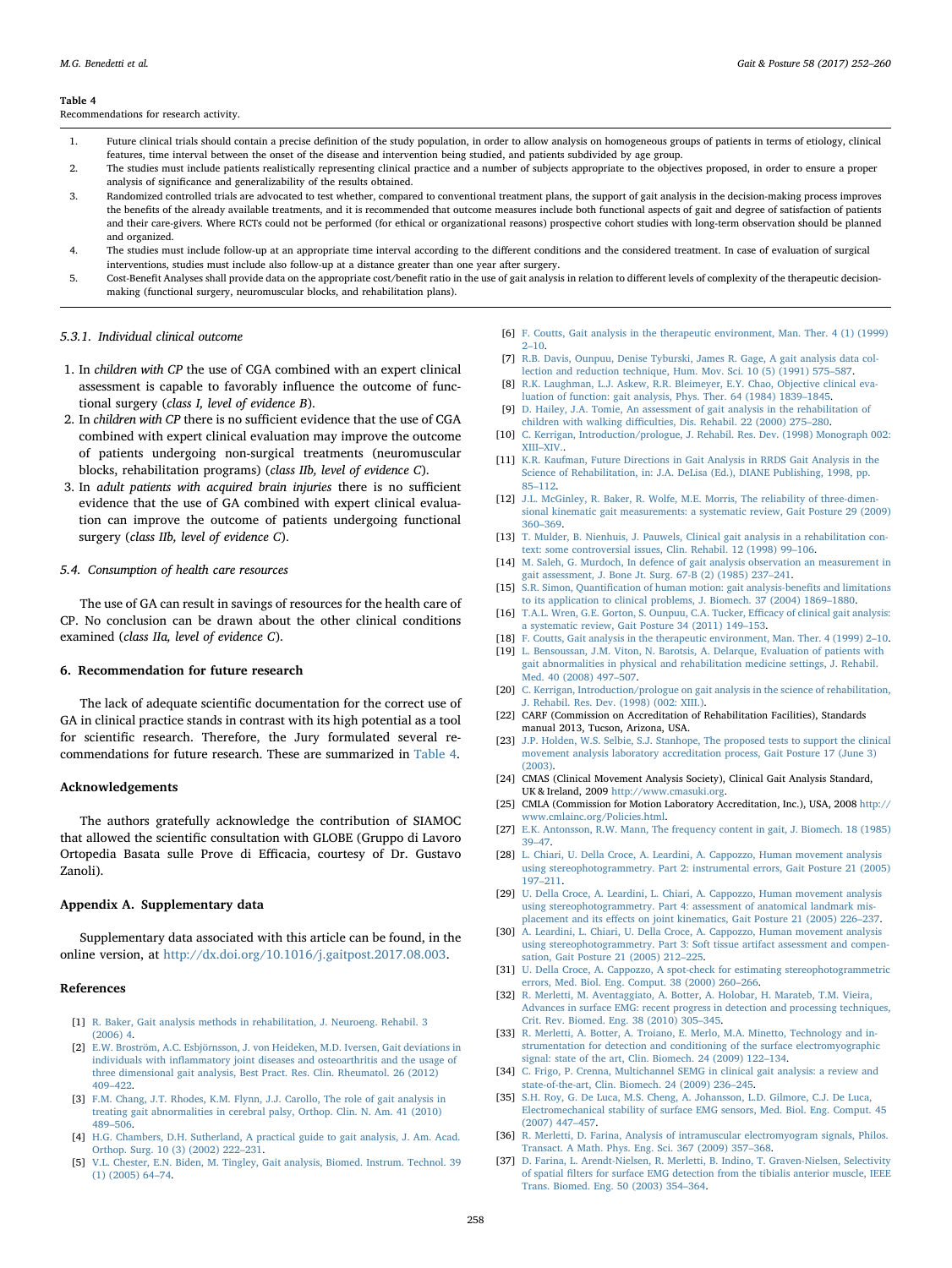- [38] [G.V. Dimitrov, C. Disselhorst-Klug, N.A. Dimitrova, E. Schulte, G. Rau, Simulation](http://refhub.elsevier.com/S0966-6362(17)30838-X/sbref0175) analysis of the ability of diff[erent types of multi-electrodes to increase selectivity](http://refhub.elsevier.com/S0966-6362(17)30838-X/sbref0175) [of detection and to reduce cross-talk, J. Electromyogr. Kinesiol. 13 \(2003\)](http://refhub.elsevier.com/S0966-6362(17)30838-X/sbref0175) 125–[138.](http://refhub.elsevier.com/S0966-6362(17)30838-X/sbref0175)
- [39] N.J. Chimera, D.L. Benoit, K. Manal, Infl[uence of electrode type on neuromuscular](http://refhub.elsevier.com/S0966-6362(17)30838-X/sbref0180) [activation patterns during walking in healthy subjects, J. Electromyogr. Kinesiol.](http://refhub.elsevier.com/S0966-6362(17)30838-X/sbref0180) [19 \(2009\) e494](http://refhub.elsevier.com/S0966-6362(17)30838-X/sbref0180)–9.
- <span id="page-7-0"></span>[40] [J.P. Holden, S. Selbie, S.J. Stanhope, A proposed test to support the clinical](http://refhub.elsevier.com/S0966-6362(17)30838-X/sbref0185) [movement analysis laboratory accreditation process, Gait Posture 17 \(2003\)](http://refhub.elsevier.com/S0966-6362(17)30838-X/sbref0185) 205–[213.](http://refhub.elsevier.com/S0966-6362(17)30838-X/sbref0185)
- <span id="page-7-1"></span>[41] [A. Cappozzo, U. Della Croce, F. Catani, A. Leardini, S. Fioretti, M. Maurizi, et al.,](http://refhub.elsevier.com/S0966-6362(17)30838-X/sbref0190) [Stereometric system accuracy tests, Measurement and Data Processing](http://refhub.elsevier.com/S0966-6362(17)30838-X/sbref0190) [Methodology in Clinical Movement Analysis-preliminary, CAMARC II Internal](http://refhub.elsevier.com/S0966-6362(17)30838-X/sbref0190) [Report, 1993.](http://refhub.elsevier.com/S0966-6362(17)30838-X/sbref0190)
- [42] M. Rabuff[etti, M. Ferrarin, F. Benvenuti, Spot check of the calibrated force plat](http://refhub.elsevier.com/S0966-6362(17)30838-X/sbref0195)[form location, Med. Biol. Eng. Comput. 39 \(2001\) 638](http://refhub.elsevier.com/S0966-6362(17)30838-X/sbref0195)–643.
- [43] [M.G. Hall, H.E. Fleming, M.J. Dolan, S.F. Millbank, J.P. Paul, Static in situ cali](http://refhub.elsevier.com/S0966-6362(17)30838-X/sbref0200)[bration of force plates, J. Biomech. 29 \(1996\) 659](http://refhub.elsevier.com/S0966-6362(17)30838-X/sbref0200)–665.
- [44] [M.F. Bobbert, H.C. Schamhardt, Accuracy of determining the point of force ap](http://refhub.elsevier.com/S0966-6362(17)30838-X/sbref0205)[plication with piezoelectric force plates, J. Biomech. 23 \(1990\) 705](http://refhub.elsevier.com/S0966-6362(17)30838-X/sbref0205)–710.
- <span id="page-7-2"></span>[45] [H.S. Gill, J.J. O'Connor, A new testing rig for force platform calibration and ac](http://refhub.elsevier.com/S0966-6362(17)30838-X/sbref0210)[curacy tests, Gait Posture 5 \(1997\) 228](http://refhub.elsevier.com/S0966-6362(17)30838-X/sbref0210)–232.
- [46] M. Rabuff[etti, C. Frigo, Ground reaction: intrinsic and extrinsic variability as](http://refhub.elsevier.com/S0966-6362(17)30838-X/sbref0215)[sessment and related method for artefact treatment, J. Biomech. 34 \(2001\)](http://refhub.elsevier.com/S0966-6362(17)30838-X/sbref0215) 363–[370.](http://refhub.elsevier.com/S0966-6362(17)30838-X/sbref0215)
- [47] M. Rabuff[etti, M. Ferrarin, P. Mazzoleni, F. Benvenuti, A. Pedotti, Optimised](http://refhub.elsevier.com/S0966-6362(17)30838-X/sbref0220) [procedure for the calibration of the force platform location, Gait Posture 17 \(2003\)](http://refhub.elsevier.com/S0966-6362(17)30838-X/sbref0220) 75–[80.](http://refhub.elsevier.com/S0966-6362(17)30838-X/sbref0220)
- [48] [H.J. Hsieh, T.W. Lu, S.C. Chen, C.M. Chang, C. Hung, A new device for in situ static](http://refhub.elsevier.com/S0966-6362(17)30838-X/sbref0225) [and dynamic calibration of force platforms, Gait Posture 33 \(2011\) 701](http://refhub.elsevier.com/S0966-6362(17)30838-X/sbref0225)–705.
- [49] [A. Cedraro, A. Cappello, L. Chiari, A portable system for in-situ re-calibration of](http://refhub.elsevier.com/S0966-6362(17)30838-X/sbref0230) [force platforms: experimental validation, Gait Posture 29 \(2009\) 449](http://refhub.elsevier.com/S0966-6362(17)30838-X/sbref0230)–453.
- [50] [A. Cappello, F. Bagala, A. Cedraro, L. Chiari, Non-linear re-calibration of force](http://refhub.elsevier.com/S0966-6362(17)30838-X/sbref0235) [platforms, Gait Posture 33 \(2011\) 724](http://refhub.elsevier.com/S0966-6362(17)30838-X/sbref0235)–726.
- <span id="page-7-3"></span>[51] [H.J. Hermens, B. Freriks, C. Disselhorst-Klug, G. Rau, Development of re](http://refhub.elsevier.com/S0966-6362(17)30838-X/sbref0240)[commendations for SEMG sensors and sensor placement procedures, J.](http://refhub.elsevier.com/S0966-6362(17)30838-X/sbref0240) [Electromyogr. Kinesiol. 10 \(2000\) 361](http://refhub.elsevier.com/S0966-6362(17)30838-X/sbref0240)–374.
- <span id="page-7-7"></span>[52] [Y. Blanc, U. Dimanico, Electrode placement in surface electromyography \(sEMG\)](http://refhub.elsevier.com/S0966-6362(17)30838-X/sbref0245) [minimal cross-talk area \(MCA\), Open Rehabil. J. 3 \(2010\) 110](http://refhub.elsevier.com/S0966-6362(17)30838-X/sbref0245)–126.
- <span id="page-7-4"></span>[53] J.V. [Basmajian, J.C. DeLuca, Muscles Alive: Their Functions Revealed by](http://refhub.elsevier.com/S0966-6362(17)30838-X/sbref0250) [Electromyography, Williams & Wilkins, Baltimore, 1985.](http://refhub.elsevier.com/S0966-6362(17)30838-X/sbref0250)
- [54] J. Perry, Gait Analysis. Normal and pathological function. 1992 Slack Inc. Tr. it. a cura di Benedetti MG, Analisi del movimento, Elsevier, 2005.
- <span id="page-7-5"></span>[55] [C.J. De Luca, The use of surface electromyography in biomechanics, J. Appl.](http://refhub.elsevier.com/S0966-6362(17)30838-X/sbref0260) [Biomech. 13 \(1997\) 135](http://refhub.elsevier.com/S0966-6362(17)30838-X/sbref0260)–163.
- <span id="page-7-8"></span>[56] [C.J. De Luca, R. Merletti, Surface myoelectric signal cross-talk among muscles of](http://refhub.elsevier.com/S0966-6362(17)30838-X/sbref0265) [the leg, Electroencephalogr. Clin. Neurophysiol. 69 \(1988\) 568](http://refhub.elsevier.com/S0966-6362(17)30838-X/sbref0265)–575.
- [57] [J. Perry, C.S. Easterday, D.J. Antonelli, Surface versus intramuscular electrodes for](http://refhub.elsevier.com/S0966-6362(17)30838-X/sbref0270) electromyography of superfi[cial and deep muscles, Phys. Ther. 61 \(1981\) 7](http://refhub.elsevier.com/S0966-6362(17)30838-X/sbref0270)–15.
- <span id="page-7-6"></span>[58] [A. Nene, C. Byrne, H. Hermens, Is rectus femoris really a part of quadriceps?](http://refhub.elsevier.com/S0966-6362(17)30838-X/sbref0275) [Assessment of rectus femoris function during gait in able-bodied adults, Gait](http://refhub.elsevier.com/S0966-6362(17)30838-X/sbref0275) [Posture 20 \(2004\) 1](http://refhub.elsevier.com/S0966-6362(17)30838-X/sbref0275)–13.
- [59] [C.A. Byrne, G.M. Lyons, A.E. Donnelly, D.T. O'Kee](http://refhub.elsevier.com/S0966-6362(17)30838-X/sbref0280)ffe, H. Hermens, A. Nene, Rectus [femoris surface myoelectric signal cross-talk during static contractions, J.](http://refhub.elsevier.com/S0966-6362(17)30838-X/sbref0280) [Electromyogr. Kinesiol. 15 \(2005\) 564](http://refhub.elsevier.com/S0966-6362(17)30838-X/sbref0280)–575.
- <span id="page-7-9"></span>[60] [K.M. Barr, A.L. Miller, K.B. Chapin, Surface electromyography does not accurately](http://refhub.elsevier.com/S0966-6362(17)30838-X/sbref0285) refl[ect rectus femoris activity during gait: impact of speed and crouch on vasti-to](http://refhub.elsevier.com/S0966-6362(17)30838-X/sbref0285)[rectus crosstalk, Gait Posture 32 \(2010\) 363](http://refhub.elsevier.com/S0966-6362(17)30838-X/sbref0285)–368.
- [61] [L. Mesin, R. Merletti, A. Rainoldi, Surface EMG: the issue of electrode location, J.](http://refhub.elsevier.com/S0966-6362(17)30838-X/sbref0290) [Electromyogr. Kinesiol. 19 \(2009\) 719](http://refhub.elsevier.com/S0966-6362(17)30838-X/sbref0290)–726.
- [62] D. Farina, C. Cescon, R. Merletti, Infl[uence of anatomical, physical, and detection](http://refhub.elsevier.com/S0966-6362(17)30838-X/sbref0295)[system parameters on surface EMG, Biol. Cybern. 86 \(2002\) 445](http://refhub.elsevier.com/S0966-6362(17)30838-X/sbref0295)–456.
- [63] [D. Farina, R. Merletti, B. Indino, T. Graven-Nielsen, Surface EMG crosstalk eval](http://refhub.elsevier.com/S0966-6362(17)30838-X/sbref0300)[uated from experimental recordings and simulated signals. Re](http://refhub.elsevier.com/S0966-6362(17)30838-X/sbref0300)flections on crosstalk interpretation, quantifi[cation and reduction, Methods Inf. Med. 43 \(2004\) 30](http://refhub.elsevier.com/S0966-6362(17)30838-X/sbref0300)–35.
- [64] [I. Campanini, A. Merlo, P. Degola, R. Merletti, G. Vezzosi, D. Farina, E](http://refhub.elsevier.com/S0966-6362(17)30838-X/sbref0305)ffect of [electrode location on EMG signal envelope in leg muscles during gait, J.](http://refhub.elsevier.com/S0966-6362(17)30838-X/sbref0305) [Electromyogr. Kinesiol. 17 \(2007\) 515](http://refhub.elsevier.com/S0966-6362(17)30838-X/sbref0305)–526.
- <span id="page-7-10"></span>[65] [S. Conforto, T. D'Alessio, S. Pignatelli, Optimal rejection of movement artefacts](http://refhub.elsevier.com/S0966-6362(17)30838-X/sbref0310) [from myoelectric signals by means of a wavelet](http://refhub.elsevier.com/S0966-6362(17)30838-X/sbref0310) filtering procedure, J. [Electromyogr. Kinesiol. 9 \(1999\) 47](http://refhub.elsevier.com/S0966-6362(17)30838-X/sbref0310)–57.
- <span id="page-7-11"></span>[66] P. Bonato, T. D'Alessio, M. Knafl[itz, A statistical method for the measurement of](http://refhub.elsevier.com/S0966-6362(17)30838-X/sbref0315) [muscle activation intervals from surface myoelectric signal during gait, IEEE](http://refhub.elsevier.com/S0966-6362(17)30838-X/sbref0315) Trans. [Biomed. Eng. 45 \(1998\) 287](http://refhub.elsevier.com/S0966-6362(17)30838-X/sbref0315)–299.
- [67] [R. Shiavi, H.J. Bugle, T. Limbird, Electromyographic gait assessment, Part 1:Adult](http://refhub.elsevier.com/S0966-6362(17)30838-X/sbref0320) EMG profi[les and walking speed, J. Rehabil. Res. Dev. 24 \(1987\) 13](http://refhub.elsevier.com/S0966-6362(17)30838-X/sbref0320)–23.
- [68] [A.M. Burden, Normalisation of gait EMGs: a re-examination, J. Electromyogr.](http://refhub.elsevier.com/S0966-6362(17)30838-X/sbref0325) [Kinesiol. 13 \(2003\) 518](http://refhub.elsevier.com/S0966-6362(17)30838-X/sbref0325)–532.
- [A. Merlo, D. Farina, R. Merletti, A fast and reliable technique for muscle activity](http://refhub.elsevier.com/S0966-6362(17)30838-X/sbref0330) [detection from surface EMG signals, IEEE Trans. Biomed. Eng. 50 \(2003\) 316](http://refhub.elsevier.com/S0966-6362(17)30838-X/sbref0330)–323.
- [70] [P.W. Hodges, B.H. Bui, A comparison of computer-based methods for the de](http://refhub.elsevier.com/S0966-6362(17)30838-X/sbref0335)[termination of onset of muscle contraction using electromyography,](http://refhub.elsevier.com/S0966-6362(17)30838-X/sbref0335) [Electroencephalogr. Clin. Neurophysiol. 101 \(1996\) 511](http://refhub.elsevier.com/S0966-6362(17)30838-X/sbref0335)–519.
- [71] [G. Staude, W. Wolf, Objective motor response onset detection in surface myo](http://refhub.elsevier.com/S0966-6362(17)30838-X/sbref0340)[electric signals, Med. Eng. Phys. 21 \(1999\) 449](http://refhub.elsevier.com/S0966-6362(17)30838-X/sbref0340)–467.
- [72] [A. Cappozzo, U. Della Croce, A. Leardini, L. Chiari, Human movement analysis](http://refhub.elsevier.com/S0966-6362(17)30838-X/sbref0345)

[using stereophotogrammetry. Part 1: theoretical background, Gait Posture 21](http://refhub.elsevier.com/S0966-6362(17)30838-X/sbref0345) [\(2005\) 186](http://refhub.elsevier.com/S0966-6362(17)30838-X/sbref0345)–196.

- [73] [A. Leardini, L. Chiari, U. Della Croce, A. Cappozzo, Human movement analysis](http://refhub.elsevier.com/S0966-6362(17)30838-X/sbref0350) [using stereophotogrammetry. Part 3: Soft tissue artifact assessment and compen](http://refhub.elsevier.com/S0966-6362(17)30838-X/sbref0350)[sation, Gait Posture 21 \(2005\) 212](http://refhub.elsevier.com/S0966-6362(17)30838-X/sbref0350)–225.
- <span id="page-7-12"></span>[74] [A. Cereatti, F. Margheritini, M. Donati, A. Cappozzo, Is the human acet](http://refhub.elsevier.com/S0966-6362(17)30838-X/sbref0355)[abulofemoral joint spherical, J. Bone Jt. Surg. 92 \(2010\) 311](http://refhub.elsevier.com/S0966-6362(17)30838-X/sbref0355)–314.
- <span id="page-7-13"></span>[75] [W.T. Dempster, Space Requirements of the Seated Operator \(WADC Technical](http://refhub.elsevier.com/S0966-6362(17)30838-X/sbref0360) [Report 55-159, AD-087-892\), Wright-Patterson Air Force Base, Dayton, OH, 1955.](http://refhub.elsevier.com/S0966-6362(17)30838-X/sbref0360)
- [76] [E.P. Hanavan, A Mathematical Model of the Human Body \(AMRL Technical Report](http://refhub.elsevier.com/S0966-6362(17)30838-X/sbref0365) [64-102\), Wright-Patterson Air Force Base, Dayton, OH, 1964.](http://refhub.elsevier.com/S0966-6362(17)30838-X/sbref0365)
- [77] [H. Hatze, A mathematical model for the computational determination of para](http://refhub.elsevier.com/S0966-6362(17)30838-X/sbref0370)[meter values of anthropometric segments, J. Biomech. 13 \(1980\) 833](http://refhub.elsevier.com/S0966-6362(17)30838-X/sbref0370)–843.
- [78] [M.R. Yeadon, M. Morlock, The appropriate use of regression equations for the](http://refhub.elsevier.com/S0966-6362(17)30838-X/sbref0375) [estimation of segmental inertia parameters, J. Biomech. 27 \(1989\) 683](http://refhub.elsevier.com/S0966-6362(17)30838-X/sbref0375)–689.
- [79] [R.K. Jensen, Estimation of the biomechanical properties of three body types using](http://refhub.elsevier.com/S0966-6362(17)30838-X/sbref0380) [a photogrammetric method, J. Biomech. 11 \(1978\) 349](http://refhub.elsevier.com/S0966-6362(17)30838-X/sbref0380)–358.
- [80] [V. Zatsiorsky, V. Seluyanov, The mass and inertia characteristics of the main](http://refhub.elsevier.com/S0966-6362(17)30838-X/sbref0385) [segments of the human body, in: H. Matsui, K. Kobayashi \(Eds.\), Biomechanics](http://refhub.elsevier.com/S0966-6362(17)30838-X/sbref0385) [VIII-B, Human Kinetics, Champaign, IL, 1983, pp. 1152](http://refhub.elsevier.com/S0966-6362(17)30838-X/sbref0385)–1159.
- [81] [P. De Leva, Adjustments to Zatsiorsky?Seluyanov's segment inertial parameters, J.](http://refhub.elsevier.com/S0966-6362(17)30838-X/sbref0390) [Biomech. 29 \(1996\) 1223](http://refhub.elsevier.com/S0966-6362(17)30838-X/sbref0390)–1230.
- <span id="page-7-14"></span>[82] [S. Fantozzi, P. Garofalo, A.G. Cutti, R. Stagni, 3D joint moments in transfemoral](http://refhub.elsevier.com/S0966-6362(17)30838-X/sbref0395) [and transtibial amputees: when is the](http://refhub.elsevier.com/S0966-6362(17)30838-X/sbref0395) 'ground reaction vector technique' an al[ternative to inverse dynamics? J. Mech. Med. Biol. 12 \(2012\) 1250061.](http://refhub.elsevier.com/S0966-6362(17)30838-X/sbref0395)
- <span id="page-7-15"></span>[83] [A. Cappozzo, Considerations on clinical gait evaluation, J. Biomech. 16 \(1982\)](http://refhub.elsevier.com/S0966-6362(17)30838-X/sbref0400) [302.](http://refhub.elsevier.com/S0966-6362(17)30838-X/sbref0400)
- <span id="page-7-16"></span>[84] M.W. Lenhoff[, T.J. Santner, J.C. Otis, M.G. Peterson, B.J. Williams, S.I. Backus,](http://refhub.elsevier.com/S0966-6362(17)30838-X/sbref0405) Bootstrap prediction and confi[dence bands: a superior statistical method for](http://refhub.elsevier.com/S0966-6362(17)30838-X/sbref0405) [analysis of gait data, Gait Posture 9 \(1999\) 10](http://refhub.elsevier.com/S0966-6362(17)30838-X/sbref0405)–17.
- <span id="page-7-18"></span>[85] [A. Duhamel, J.L. Bourriez, P. Devos, P. Krystkowiak, A. Destée, P. Derambure,](http://refhub.elsevier.com/S0966-6362(17)30838-X/sbref0410) [L. Defebvre, Statistical tools for clinical gait analysis, Gait Posture 20 \(2004\)](http://refhub.elsevier.com/S0966-6362(17)30838-X/sbref0410) 204–[212.](http://refhub.elsevier.com/S0966-6362(17)30838-X/sbref0410)
- <span id="page-7-17"></span>[86] [J. Majernik, Normative human gait databases](http://refhub.elsevier.com/S0966-6362(17)30838-X/sbref0415) − use own one or any available, [Stat. Res. Lett. 2 \(2013\) 69](http://refhub.elsevier.com/S0966-6362(17)30838-X/sbref0415)–74.
- [87] [E.F. Wijdicks, K.N. Sheth, B.S. Carter, et al., Recommendations for the manage](http://refhub.elsevier.com/S0966-6362(17)30838-X/sbref0420)[ment of cerebral and cerebellar infarction with swelling: a statement for health](http://refhub.elsevier.com/S0966-6362(17)30838-X/sbref0420)[care professionals from the American Heart Association/American Stroke](http://refhub.elsevier.com/S0966-6362(17)30838-X/sbref0420) [Association, Stroke 45 \(2014\) 1222](http://refhub.elsevier.com/S0966-6362(17)30838-X/sbref0420)–1238.
- <span id="page-7-20"></span>[88] [J.S. Rietman, K. Postema, J.H.B. Geertzen, Gait analysis in prosthetics: opinion,](http://refhub.elsevier.com/S0966-6362(17)30838-X/sbref0425) [ideas and conclusion, Prosth. Orthot. Int. 26 \(2002\) 50](http://refhub.elsevier.com/S0966-6362(17)30838-X/sbref0425)–57.
- [89] [T.A. Wren, N.Y. Otsuka, R.E. Bowen, A.A. Scaduto, L.S. Chan, M. Sheng, R. Hara,](http://refhub.elsevier.com/S0966-6362(17)30838-X/sbref0430) R.M. Kay, Infl[uence of gait analysis on decision-making for lower extremity or](http://refhub.elsevier.com/S0966-6362(17)30838-X/sbref0430)[thopaedic surgery: baseline data from a randomized controlled trial, Gait Posture](http://refhub.elsevier.com/S0966-6362(17)30838-X/sbref0430) [34 \(2011\) 364](http://refhub.elsevier.com/S0966-6362(17)30838-X/sbref0430)–369.
- [90] [T.A. Wren, N.Y. Otsuka, R.E. Bowen, A.A. Scaduto, L.S. Chan, S.W. Dennis,](http://refhub.elsevier.com/S0966-6362(17)30838-X/sbref0435) [S.A. Rethlefsen, B.S. Healy, R. Hara, M. Sheng, R.M. Kay, Outcomes of lower ex](http://refhub.elsevier.com/S0966-6362(17)30838-X/sbref0435)[tremity orthopedic surgery in ambulatory children with cerebral palsy with and](http://refhub.elsevier.com/S0966-6362(17)30838-X/sbref0435) [without gait analysis: results of a randomized controlled trial, Gait Posture 38](http://refhub.elsevier.com/S0966-6362(17)30838-X/sbref0435) [\(2013\) 236](http://refhub.elsevier.com/S0966-6362(17)30838-X/sbref0435)–241.
- [91] [T.A. Wren, C. Lening, S.A. Rethlefsen, R.M. Kay, Impact of gait analysis on cor](http://refhub.elsevier.com/S0966-6362(17)30838-X/sbref0440)[rection of excessive hip internal rotation in ambulatory children with cerebral](http://refhub.elsevier.com/S0966-6362(17)30838-X/sbref0440) [palsy: a randomized controlled trial, Dev. Med. Child Neurol. 55 \(2013\) 919](http://refhub.elsevier.com/S0966-6362(17)30838-X/sbref0440)–925.
- [92] M. Ferrarin, M. Rabuff[etti, M. Ramella, M. Osio, E. Mailland, R.M. Converti, Does](http://refhub.elsevier.com/S0966-6362(17)30838-X/sbref0445) [instrumented movement analysis alter, objectively con](http://refhub.elsevier.com/S0966-6362(17)30838-X/sbref0445)firm or not affect clinical [decision-making in musicians with focal dystonia, Med. Probl. Perform. Artists 23](http://refhub.elsevier.com/S0966-6362(17)30838-X/sbref0445) [\(2008\) 99](http://refhub.elsevier.com/S0966-6362(17)30838-X/sbref0445)–106.
- <span id="page-7-19"></span>[93] M. Ferrarin, M. Rabuff[etti, M. Bacchini, A. Casiraghi, A. Castagna, A. Pizzi,](http://refhub.elsevier.com/S0966-6362(17)30838-X/sbref0450) [A. Montesano, Does gait analysis change clinical decision-making in post-stroke](http://refhub.elsevier.com/S0966-6362(17)30838-X/sbref0450) [patients? Results from a pragmatic prospective observational study, Eur. J. Phys.](http://refhub.elsevier.com/S0966-6362(17)30838-X/sbref0450) [Rehabil. Med. 51 \(April \(2\)\) \(2015\) 171](http://refhub.elsevier.com/S0966-6362(17)30838-X/sbref0450)–184.
- [94] [R.E. Cook, I. Schneider, M.E. Hazlewood, S.J. Hillman, J.E. Robb, Gait analysis](http://refhub.elsevier.com/S0966-6362(17)30838-X/sbref0455) [alters decision-making in cerebral palsy, J. Pediatr. Orthop. 23 \(2003\) 292](http://refhub.elsevier.com/S0966-6362(17)30838-X/sbref0455)–295.
- [95] P.A. [DeLuca, R.B. Davis 3rd, S. Ounpuu, S. Rose, R. Sirkin, Alterations in surgical](http://refhub.elsevier.com/S0966-6362(17)30838-X/sbref0460) [decision making in patients with cerebral palsy based on three-dimensional gait](http://refhub.elsevier.com/S0966-6362(17)30838-X/sbref0460) [analysis, J. Pediatr. Orthop. 17 \(1997\) 608](http://refhub.elsevier.com/S0966-6362(17)30838-X/sbref0460)–614.
- [96] [D.A. Fuller, M.A. Keenan, A. Esquenazi, J. Whyte, N.H. Mayer, R. Fidler-Sheppard,](http://refhub.elsevier.com/S0966-6362(17)30838-X/sbref0465) [The impact of instrumented gait analysis on surgical planning: treatment of spastic](http://refhub.elsevier.com/S0966-6362(17)30838-X/sbref0465) [equinovarus deformity of the foot and ankle, Foot Ankle Int. 23 \(2002\) 738](http://refhub.elsevier.com/S0966-6362(17)30838-X/sbref0465)–743.
- [97] [E.H. Lee, J.C. Goh, K. Bose, Value of gait analysis in the assessment of surgery in](http://refhub.elsevier.com/S0966-6362(17)30838-X/sbref0470) [cerebral palsy, Arch. Phys. Med. Rehabil. 73 \(1992\) 642](http://refhub.elsevier.com/S0966-6362(17)30838-X/sbref0470)–646.
- [98] [B. Lofterød, T. Terjesen, I. Skaaret, A.B. Huse, R. Jahnsen, Preoperative gait](http://refhub.elsevier.com/S0966-6362(17)30838-X/sbref0475) analysis has a substantial eff[ect on orthopedic decision making in children with](http://refhub.elsevier.com/S0966-6362(17)30838-X/sbref0475) [cerebral palsy: comparison between clinical evaluation and gait analysis in 60](http://refhub.elsevier.com/S0966-6362(17)30838-X/sbref0475) [patients, Acta Orthop. 78 \(2007\) 74](http://refhub.elsevier.com/S0966-6362(17)30838-X/sbref0475)–80.
- [99] [B. Lofterød, T. Terjesen, Results of treatment when orthopaedic surgeons follow](http://refhub.elsevier.com/S0966-6362(17)30838-X/sbref0480) [gait-analysis recommendations in children with CP, Dev. Med. Child Neurol. 50](http://refhub.elsevier.com/S0966-6362(17)30838-X/sbref0480) [\(2008\) 503](http://refhub.elsevier.com/S0966-6362(17)30838-X/sbref0480)–509.
- [100] [M.J. Cole, S. Durham, D. Ewins, An evaluation of patient perceptions to the value](http://refhub.elsevier.com/S0966-6362(17)30838-X/sbref0485) [of the gait laboratory as part of the rehabilitation of primary lower limb ampu](http://refhub.elsevier.com/S0966-6362(17)30838-X/sbref0485)[tees, Prosthet. Orthot. Int. 32 \(2008\) 12](http://refhub.elsevier.com/S0966-6362(17)30838-X/sbref0485)–22.
- [101] [F.M. Chang, A.J. Seidl, K. Muthusamy, A.K. Meininger, J.J. Carollo, E](http://refhub.elsevier.com/S0966-6362(17)30838-X/sbref0490)ffectiveness [of instrumented gait analysis in children with cerebral palsy](http://refhub.elsevier.com/S0966-6362(17)30838-X/sbref0490)–comparison of [outcomes, J. Pediatr. Orthop. 26 \(2006\) 612](http://refhub.elsevier.com/S0966-6362(17)30838-X/sbref0490)–616.
- [102] [M.C. Filho, R. Yoshida, S. Carvalho Wda, H.E. Stein, N.F. Novo, Are the re](http://refhub.elsevier.com/S0966-6362(17)30838-X/sbref0495)[commendations from three-dimensional gait analysis associated with better](http://refhub.elsevier.com/S0966-6362(17)30838-X/sbref0495)